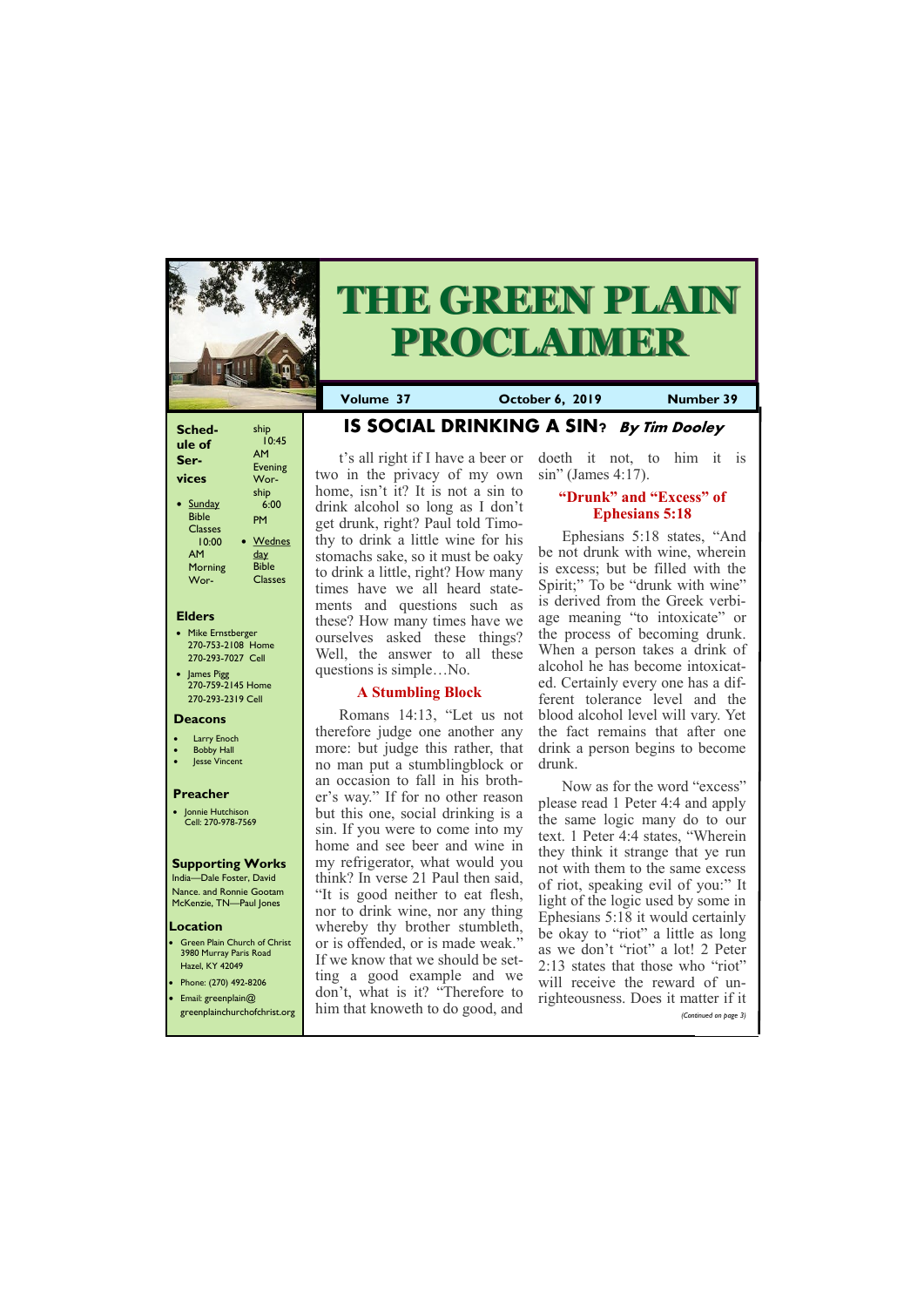## NEWS AND NOTES

- *REMEMBER IN PRAYER: Green Plain members*: . Remember Faye Travis, Peggy Jarvis, Rex and Margaret Enoch, Mary Crutchfield, Joanne Barnes, Maxine Pool, Hayes and Marjorie Grady, Jim Fielder, Larry Enoch and Jesse and Mary Vincent.
- **Family and Friends:** Teresa Tacker, Betty Pond, Bryan White, Meredith Enoch, Kenneth Mizell, Walter Byars, Ann Workman, Will Winchester, Amie Lyons, Jim Hutson, Janice Canter, Maryanne Pedigrew, Dale Foster, Andrea Phillips, Lucetria Hutchison, and Donald and Dorothy Cook.
- **The Fall session of the** *School of Biblical Studies* continues each Monday from 7-9 pm in annex. Brethren Josh Manning and Brad McNutt are presenting outstanding lessons on the books of 1 Peter and Jonah respectively. If you enjoy in depth Bible study you will not want to miss this opportunity.
- **Pantry items for October: 6—Canned Orange Juice; 13—Sweet Pickles; 20—Toilet Tissue; 27— Canned beans (any kind).**
- Remember our **snacks for the hospital program** and place your items in the baskets in the lobby.
- **PASS IT ON!** When you have finished reading this bulletin, why not pass it on to a loved one, friend or neighbor. Use this as a tool to spread the gospel. Or, pick up extra copies to hand or mail to others.
- **See our Facebook page** for announcements, updates and articles. Access to past editions of this bulletin are available on our website at http://greenplainchurchofchrist.org.
- **Mission Work:** Please continue to pray for the preachers this congregation is supporting in India and for Dale Foster, Ronnie Gootan, David Nance, Mike Kiser and Paul Jones in their respective works.
- Watch **"A Bible Answer"** each Sunday morning at 8:00 am on WQWQ TV in Paducah, KY. This program is also available on their website at abibleanswertv.org and on GBN and YouTube**.**
- **October 2019 Anniversaries: 21st Chad & Vickie Canter; Birthdays: 8th Jim Fielder and Perry Jarvis; 10th Bobby Hall. Please let us know if we have left anyone out.**
- *UPCOMING LOCAL EVENTS: Annual Chili Supper Friday* November 1st*; Annual Area Wide Singing at Green Plain on* November 22nd*.*
- *If Jesus had come before you arose from your night's rest, would you have been ready to meet Him? "Therefore let us not sleep, as others do, but let us watch and be sober" (1 Thessalonians 5:6).*



**Page 2**



**This Week: How many stones did David have left after he killed the Philistine Goliath?** 

**Last Week**: *What was the topic of discussion between Nicodemus and Jesus?*

**Answer:** Jesus and Nicodemus discussed "being born again." (John 3:1-10). Jesus explained to Nicodemus that one must be "born again or he cannot

| <b>CWAILIWS WING CITA ILIWS CAPE COTTLE WEWELL OF THE AMELIAU OF</b><br>see the kingdom of heaven." | <b>Meet in the Annex 7</b> |
|-----------------------------------------------------------------------------------------------------|----------------------------|
|                                                                                                     |                            |

# **SCHOOL OF BIBLICAL STUDIES**

# **Each consecutive Monday Sept. 16-Nov. 4, 2019**

- **1 Peter—Josh Manning Eastwood Paris, TN**
- **Jonah—Brad McNutt**
- **Walnut Grove Benton, KY**
- *Meet in the Annex 7-9 PM*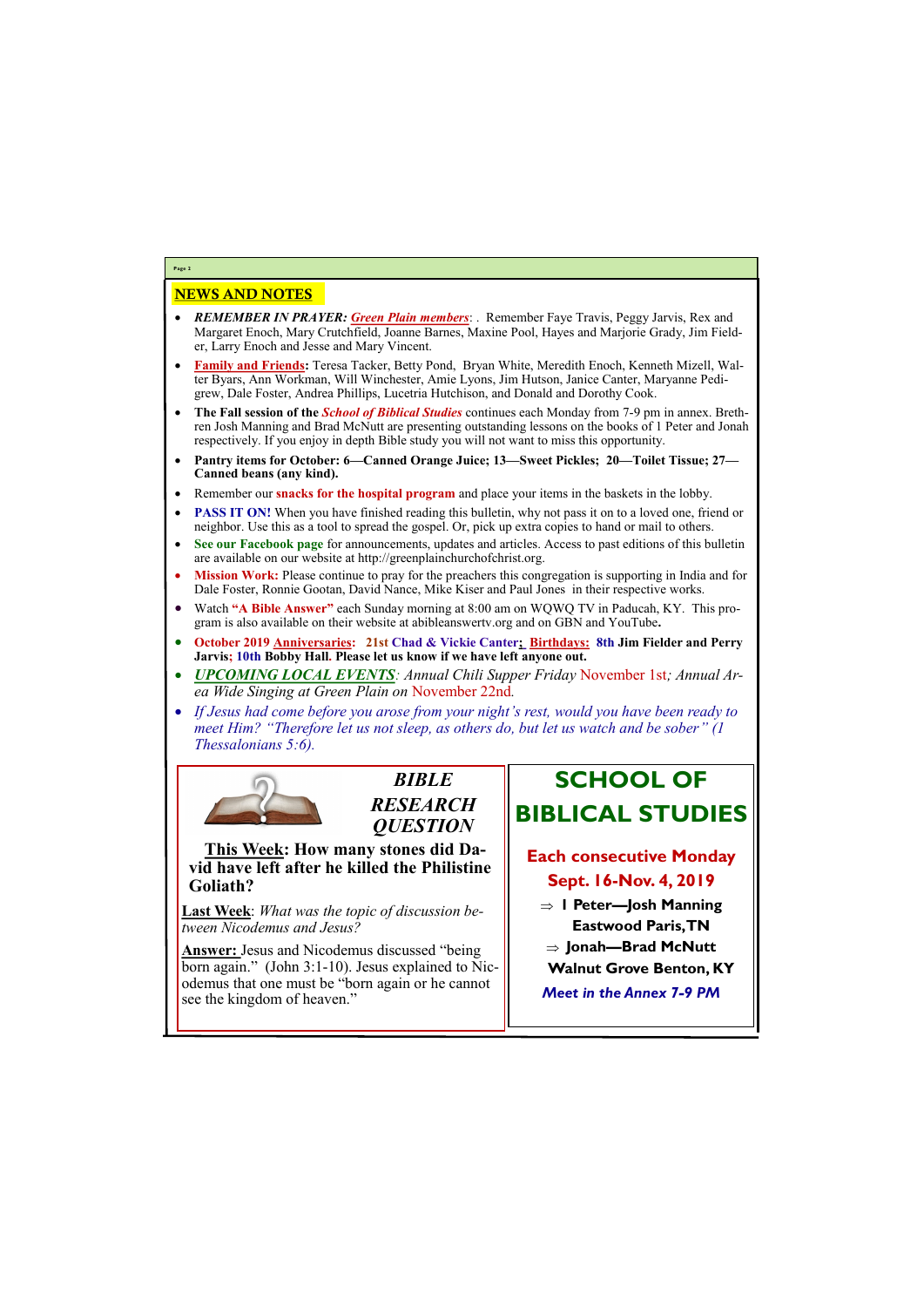**Page 3**

is just a little controlled, social rioting or an excess of such?

#### **1 Timothy 5:23**

Paul wrote to Timothy, "Drink no longer water, but use a little wine for thy stomach's sake and thine often infirmities." Many have tried to use this verse in an attempt to justify alcohol as a beverage. It does no such thing; in fact it does quite the opposite. Timothy refrained from drinking wine and strong drink all together, even when sick. This was done no doubt, not only in order to set a good example, but as a matter of Christian purity.

We have made great advancements in recent generations in the medical field. If a doctor tells you today to "use a little wine for thy stomach's sake" I would suggest a second opinion!

**Don't Be A Fool**

Strong words indeed, but Proverbs 20:1 states, "Wine IS A MOCKER, STRONG DRINK IS raging: and whosoever is deceived thereby is not wise." Proverbs 14:16 tells us, "A wise man feareth, and departeth from evil: but the fool rageth, and is confident." Those who are wise will avoid wine and strong drink. To know what happens to the foolish we need only read what Jesus has to say in Matthew 25:1-13.

#### **Conclusion**

Psalms 75:8, "For in the hand of the LORD there is A CUP, AND THE WINE IS RED; IT IS FULL OF MIXTURE; AND HE POURETH OUT OF THE SAME: BUT THE DREGS THEREOF, ALL THE WICK-ED OF THE EARTH SHALL WRING THEM OUT, AND DRINK THEM." What shall be of those who partake of that which the Lord himself has discarded?

—www.churchofchristarticles.com/blog/ administrator/is-social-drinking-a-sin/

*(Continued from page 1)*

### **FOUR TYPES OF WORSHIP**

*How important is the worship of God to you? There are many beliefs about worship. Some view it as important on Sunday morning and not Sunday evening. There are multitudes who believe that the worship of God is not important at all. Yet, a golden thread going through the Bible is the acceptable worship and adoration of God. In the New Testament there are four types of worship.*

*First, there is vain worship. "But in vain they do worship me, teaching for doctrines the commandments of men" (Mat. 15:9). Vain worship is empty, useless because it is according to the standards of men and not authorized by the Lord. Vain worship is worthless, going no higher than the ceiling,* 

*Second, there is will worship. "Which* 

*things have indeed a shew of wisdom in will worship, and humility, and neglecting of the body; not in any honour to the satisfying of the flesh" (Col. 2:23). Will worship is selfimposed religion. It is nothing but a exhibition of wisdom, a mere invention and misrepresentation of men. It is man satisfying man's will and craving, not God's.*

*unacceptable to God. Fourth, there is true worship. "God is* 

*Third, there is ignorant worship. "For as I passed by, and beheld your devotions, I found an altar with this inscription, TO THE UNKNOWN GOD. Whom therefore ye ignorantly worship, him declare I unto you" (Acts 17:23). Ignorant worship is void of true knowledge of God and is not the worship authorized by God. It is unacceptable to God.*

*(Continued on page 4)*